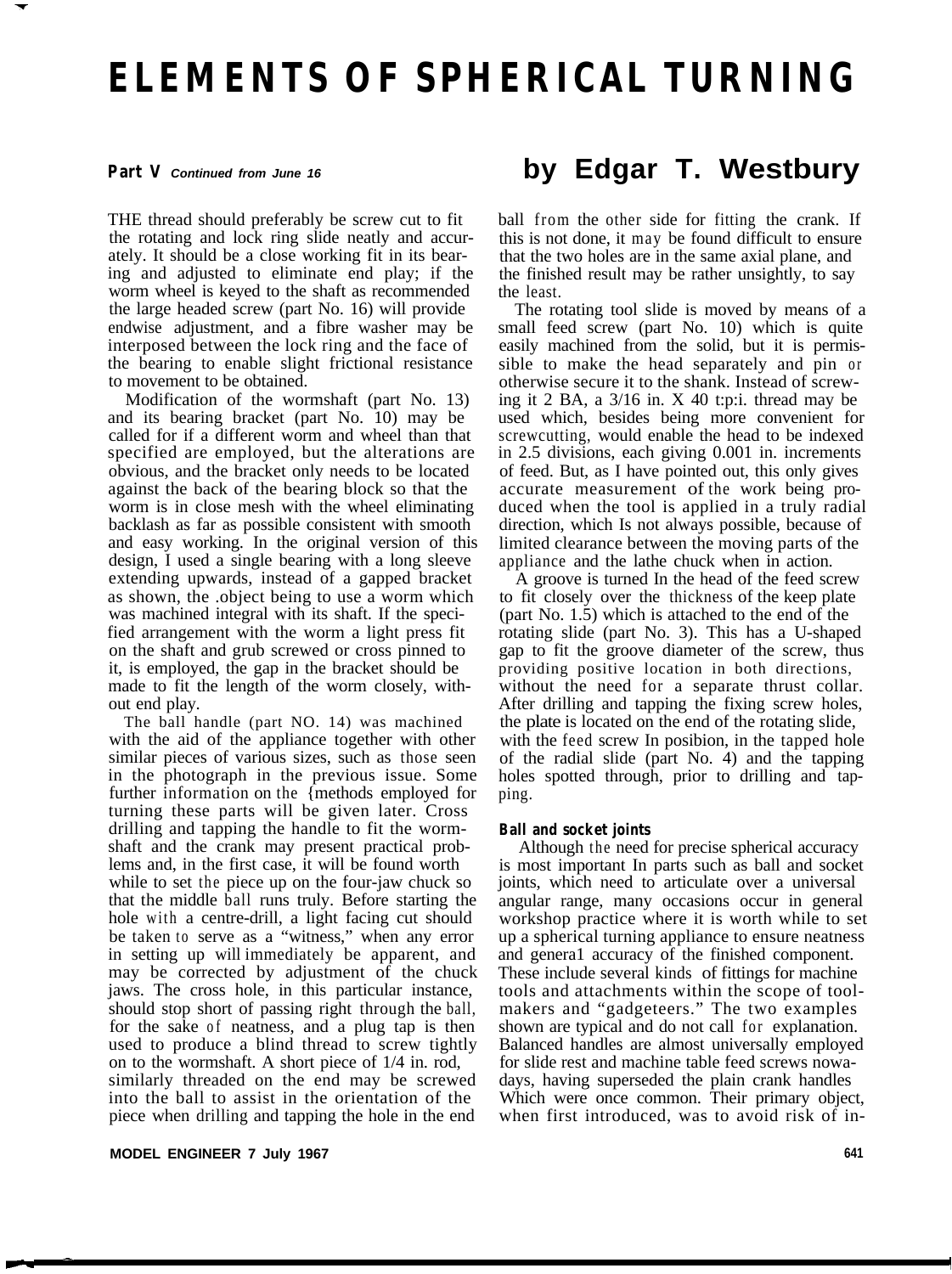advertent movement under the effect of gravity and viabration, and this is still of some importance when the handles are large and heavy. Exact balance is rarely necessary for small handles, but the shape has become very popular because of ease of manipulation and pleasing appearance.

Clamping levers for turrets and other fixtures are also commonly made with ball ends, to harmonise with the handles, besides combining maxim u m strength with production facilities. The shape and proportions of the examples shown are based on examination of a number of parts seen on actua1 machines. Although standardisation of these parts by firms specialising in their produc-



CLAMPING LEVER FOR TURRET

tion, has been introduced, there is still a good deal of variation in details. The balanced handle shown has the large ball twice the diameter of that of the small end; the middle ball is intermediate in size, though in some cases the method of attachment to the feed screw, or the fitting of an index dial may call for modification of its size, and sometimes its shape as well. Small handles are often screwed on to the end of the feed screw and locked by means of a back nut, In which case the centre hole, as shown, does not pass completely through the ball but in other cases the handle may be secured by a nut or retaining screw on the outer end.

# **General proportions**

The hand crank has a length approximately equal to the radius of the handle (i.e. half the length [between ball centres) and a diameter somewhait less than that of the small end ball It is necessarily made as a separate part and pressed or screwed in tightly. Unless a contour-forming or copying appliance is available, its shape is best produced by means of hand tools. It is worth

while to take pains in shaping it properly, not only on the grounds of appearance, but also for comfort in handling. One often sees rough and slovenly shaped handles, neitiher the look nor the feel of whlich give joy to the operator. The shank of the balanced handle should have a taper of about 2 to 23 deg., total length between ball centres about four times that of the centres ball, and mean diameter about half that of the same ball.

For a clamping lever 2-1/4-in. long between ball centres, the large ball may be made 11/16-in. dia., and the small ball 7/16-in. dia.; other sizes in proportion. The taper may be 2 to 2-1/2 deg. as before, with a mean diameter of about 9/32 in. In most cases levers of this type are cross drillled and tapped at an angle Which is convenient to give clearance over the fixture and fittings to which it is applied, and unless the length of thread on the clamping bolt necessitates drilling right through, a blind hole is preferable for the sake of appearance. The angle of the cross hole in this example is 15 deg., and for drilling the hole, the large end ball can be held in the three-jaw chuck, protected by a sllip of thin soft metal, and inclined backwards at the required angle; this is not at all critical unless demanded by specification, or to ensure uniforrnity in a number of similar components.

It may be observed in passing that solid integral clamping levers of this kind are not only neat, but also provide maximum strength and rigidity ,for their intended duty. Levers made in two pieces, with the handle screwed or otherwise attached to the centre hub or nut, obviously have their torque resistance limited by the strength at the point of attachment, which is often relatively weak. A variation of the lever shown, which may be preferred if the radial length is short, is to shape the shank like that of the hand crank of the (balanced handlle, instead of with a ball end. The area of the clamping surface at the face of the cross hole may be considered too small for ample bearing, but a loose thrust washer may be fitted, and for some purposes it may be advantageous to make this with a spherical under surface to assist selfalignment of the fixture.

# **Machining procedure**

In these, and most other turning operations of a similar nature, roughing out to within about 1/32-in. of finished shape and size is generally advisable. The slide rest tools may be manipulated for part forming of the contour, but, as the spherical appliance is capable of taking reasonable cuts, it is often sufficient to take the corners off wiith a 45 deg. chamfering tool. For the balanced handle the taper shank can be turned to finished size, or leaving only a very small amount for subsequent finishing; one advantage of the horizontal-pivot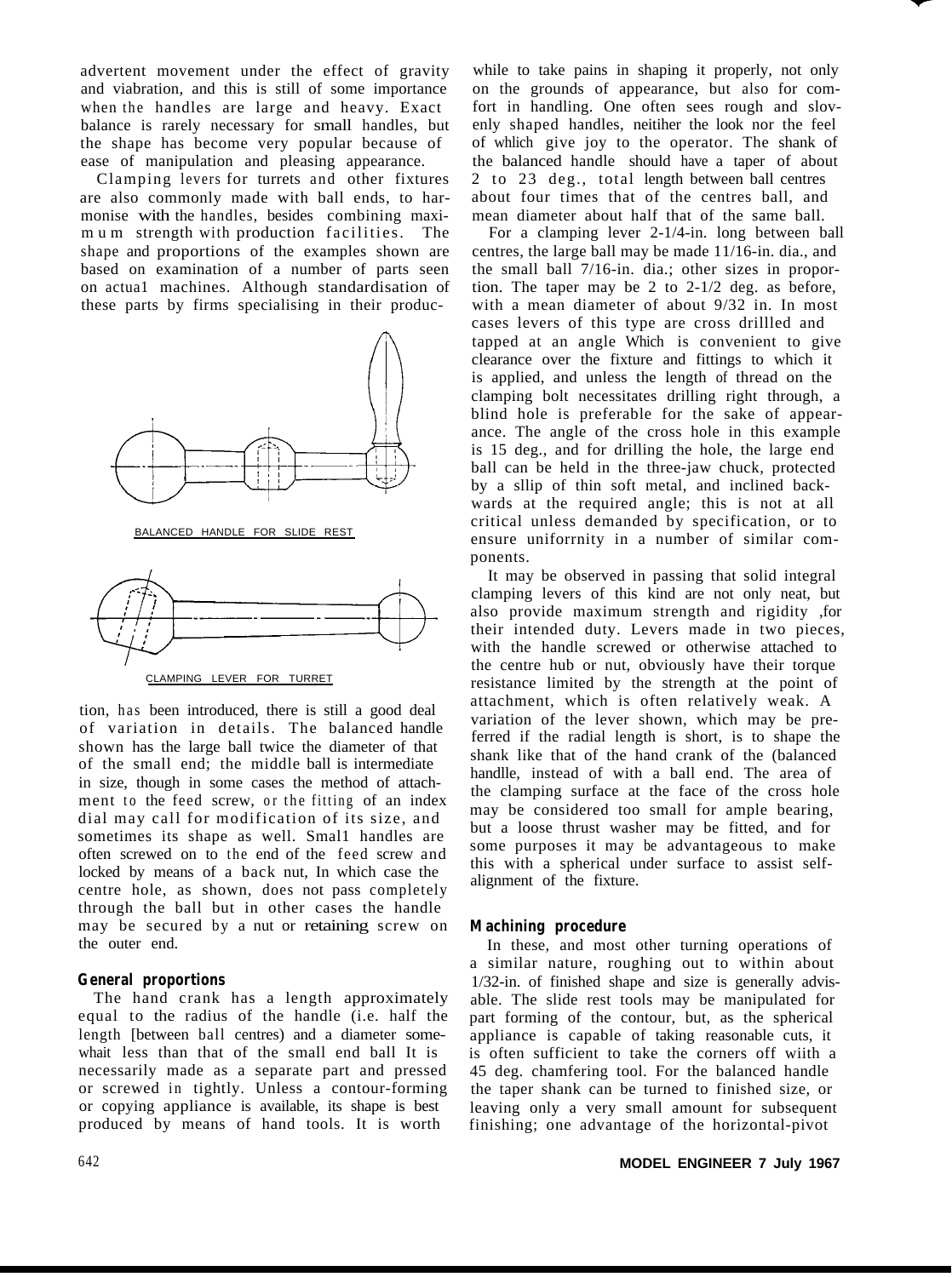

appliance, when fitted at the back of the crossslide, is that the normal front too1 can be retained in position without disturbing the angular setting. A tool having angular sides at about 60 deg. inclusive and a small radius on the nose is advised for turning the shank, as sharp internal corners make blending-in of contours more difficult. The two parts of the shank should be machined at the same index setting, so that they form in effect a continuous taper, interrupted by the middle ba1l.

While it is not impossible to form most of the contours on work mounted between centres, it is generally easier to mount the work in the chuck, without back centre support, and machine as much of it as possible ibefore parting off. The small end ball should be formed on the outer end and, if the amounlt of overhang should be considered excessive, a little extra length should be allowed so that a small centre may be drilled to take the back centre; this length is turned down to a small diameter and subsequemly parted off. Sometimes a small axial hole in the end ball is permissisble, such as to take a grub screw to lock the hand crank. If the work can be chucked truly, the turning may be done piecemeal, with only sufficient projecting for the particular part of the operation in hand. After parting off, the large ball may be finished by chucking over the middle ball again protecting its surface with a soft metal slip or ring and pushing it back as far as it will go in the chuck. It is generally possible to get within 30 deg. of the centre in the spherical forming of the large ball, so that not much is left to be machined in the finishing operation. Mention has

been made of the cross drilling operations on these components, which involve some problems, as it is not easy to drill exactly through the centre of a ball, or to ensure that the hole is drilled at the correct angle, but detalled instructions on these matters are somewhat outside the scope of the present articles.

#### Large radii

Limitations in the radius of adjustment for the tool in any of the spherical turnling appliances described may make them unsuitable for dealing with contours of specially large radius. It is, however possible to cope with these by means of simple devices which follow the same basic principles. Optical instrument work for instance, often involves the need to machine concave mirrors, also laps and moulds for lens grinding, which have a large radius of curvature. The method is shown in my drawing, in which a radius bar pivoted at its two ends to bolts fixed to the cross-slide and the lathe bed respectivly, is employed. In order to produce a true spherical curve, the latter point must be exactly under the lathe axis, and the tool point must be set to coincide with lathes centre-line when in the middle of the work as shown.

With the saddle free to slide and the cross-slide traversed by its feed screw in the normal way, the swing of the slide bar will cause the tool to move in an arc and produce a contour equal in radius to the length of the bar between its eye centres. In a variation of this device, the cutting tool may be carried in a fixture attached directly to a die block fitted to a slot in the cross-slide. The effec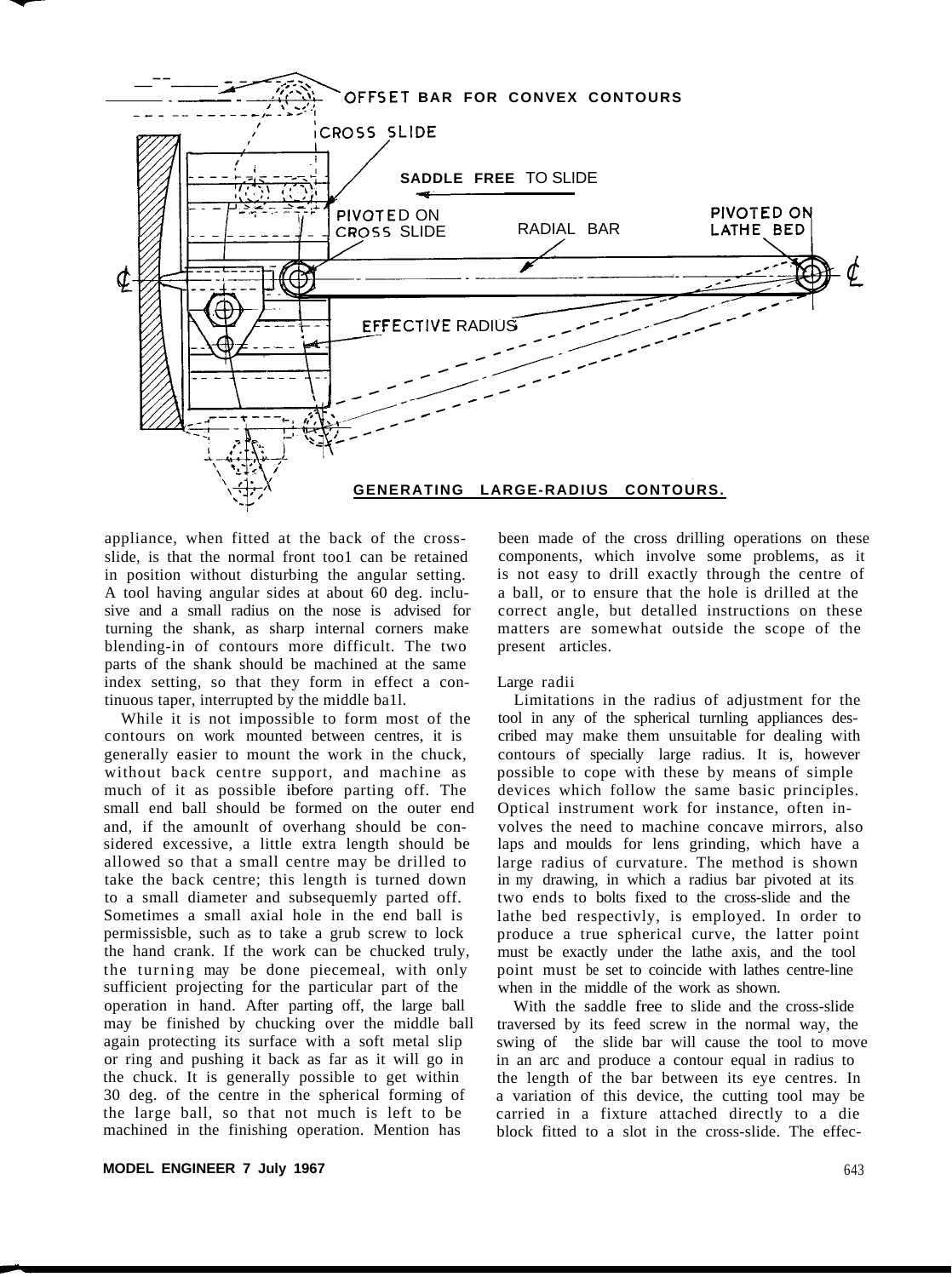tive radius In this case will then be equal to the distance from the pivot on the lathe bed to the actual tool point, and therefore will be more susceptible to variation or adjustment than when using an articulated bar of fixed radius. Convex curves may be more difficult to produce in this way as it may be impossible to pivot the radial bar on the lathe bed at the required point unless the work is overhung a long distance from the headstock. In this case, it is possible to use an offset radial bar at the back or front of the headstock, provided that this is set exactly parallel to the lathe axis when the tool is in the centre of the work. Ihis arrangement is indicated by dotted lines.

#### **Curved profiles**

Sometimes spherical turning appliances can be used with advantage to produce-paradoxically non-spherical contours involving circular arcs. This cannot be done with the horizontal pivot appliance having a fixed centre height, but the simple vertically pivoted lever device, which has the widest range of adjustment for either internal or external curves, is easily adapted to this kind of work. In my next drawing, the convex curve on the end of the work is produced by setting the tool to a large radius from the pivot A, and the concave curve by setting it to a large radius from pivot B.



This principle could be applied to forming the hand crank for the balanced handle, but many turners would conslider it unnecessarily complicated. it was, however, employed to advantage in producing a master pattern for use on a copying lathe, where both the dimensions and curvaures were specified within close limits. Where the convex radius is too large to be obtained with an appliance mounted on the cross-slide, the tool may be controllled by a radial bar having its stationary pivot mounted at the back of the lathe bed, and the other on the cross-slide. In this case, the cross-slide must be set to move freely, and the

saddle traversed in the nonmal way, using self-act if desired. This arrangement was employed in a munition factory in quantity production of large shells for forming the nose contour to fine limits.

#### **A compound turning appliance**

While on the subject of appliances for spherical turning, mention may be made of an ingenious and elegant device built by Mr. John Pickles, as a part of a set of equipment for ornamental turning. It is intended to be mounted directly on the lathe bed, and its movements provide for many other operaltiion's in addition to spherical turning. The square base carries a turntable with a " tangent wheel "or worm gear, the movement of which is controlled by a crank on the shaft extending to the left. With the centre of the base mounted exactly under the lathe axis, spherical curves can be produced by a cutting tool mounted on the radial slide, the handle of which extends to the right. Superimposed on this slide is another component capaible of both rotating and radial sliding movement, and also incorporating a bearing for a horizontal spindle. This is fitted with a grooved pulley on its front end, so that it can be driven from an overhead shaft, and a cross-slide carrying a socketed tool holder. it is thus possible to use the spindale for drilling, grooving, fluting and eccentric cutting or " engine turning," on flat, angulacr or spherical surfaces of work held in the lathe chuck.This appliance, together with a geometric chuck, was awarded the Bowyer-Lowe Cup at the 1958 M.E. Exhibiition.



*A spherical turning slide rest built by John Pickles.*

Allthough complex movements such as provided for by this appliance are rarely required in machining colmponents in general engineering, they demonstrate how inexhaustible is the range of *Continued on page 652*

644 **MODEL ENGINEER 7 July 1967**